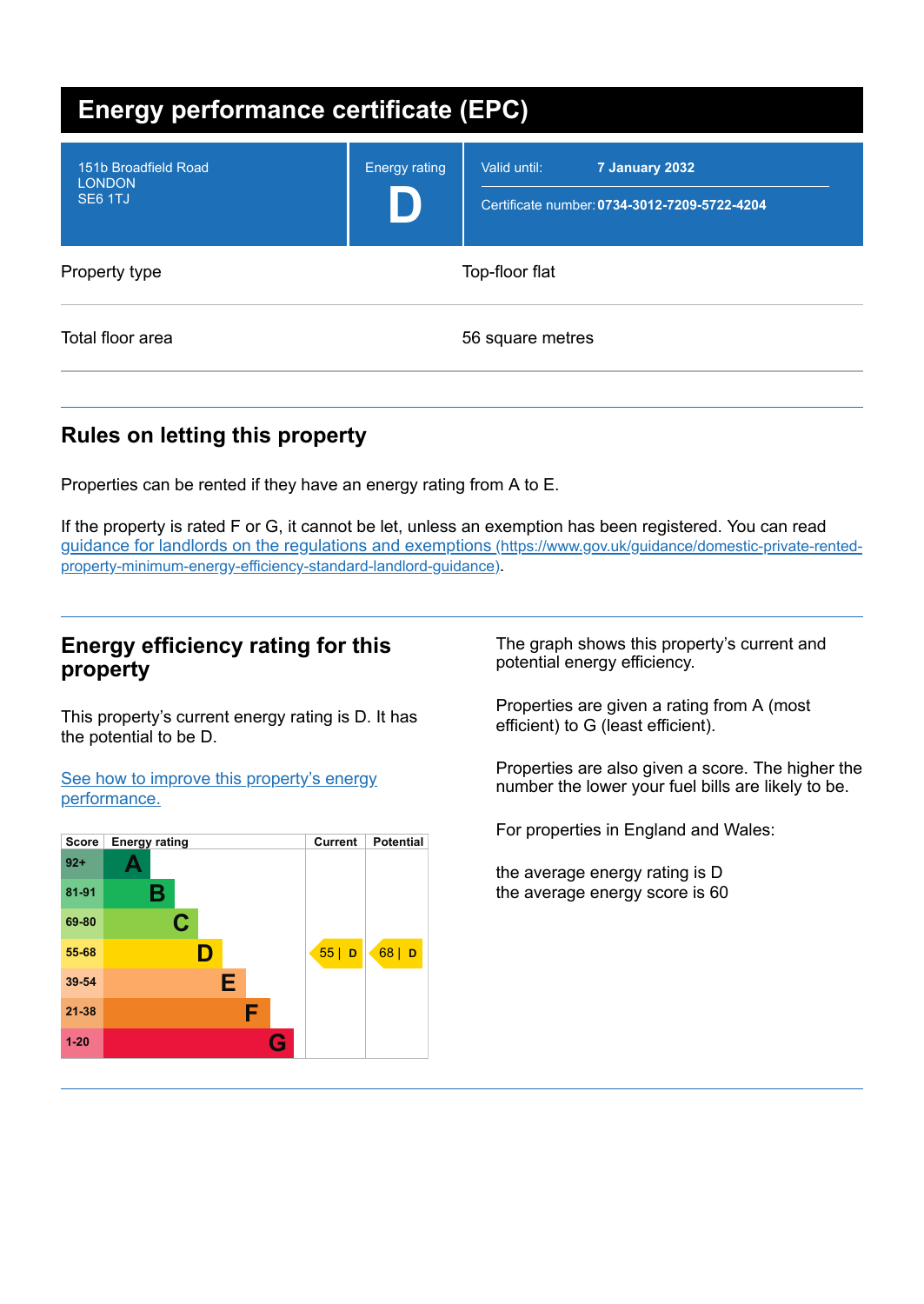# **Breakdown of property's energy performance**

This section shows the energy performance for features of this property. The assessment does not consider the condition of a feature and how well it is working.

Each feature is assessed as one of the following:

- very good (most efficient)
- good
- average
- poor
- very poor (least efficient)

When the description says "assumed", it means that the feature could not be inspected and an assumption has been made based on the property's age and type.

| <b>Feature</b>       | <b>Description</b>                             | Rating    |
|----------------------|------------------------------------------------|-----------|
| Wall                 | Solid brick, as built, no insulation (assumed) | Very poor |
| Roof                 | Pitched, no insulation (assumed)               | Very poor |
| Window               | Single glazed                                  | Very poor |
| Main heating         | Room heaters, mains gas                        | Average   |
| Main heating control | Appliance thermostats                          | Good      |
| Hot water            | Gas multipoint                                 | Average   |
| Lighting             | Low energy lighting in all fixed outlets       | Very good |
| Floor                | (another dwelling below)                       | N/A       |
| Secondary heating    | None                                           | N/A       |

#### **Primary energy use**

The primary energy use for this property per year is 342 kilowatt hours per square metre (kWh/m2).

| <b>Environmental impact of this</b><br>property                                                        |                             | This property produces                                                                                                                                        | 3.4 tonnes of CO2 |
|--------------------------------------------------------------------------------------------------------|-----------------------------|---------------------------------------------------------------------------------------------------------------------------------------------------------------|-------------------|
| This property's current environmental impact<br>rating is E. It has the potential to be D.             |                             | This property's potential<br>production                                                                                                                       | 2.3 tonnes of CO2 |
| Properties are rated in a scale from A to G<br>based on how much carbon dioxide (CO2) they<br>produce. |                             | By making the recommended changes, you<br>could reduce this property's CO2 emissions by<br>1.1 tonnes per year. This will help to protect the<br>environment. |                   |
| Properties with an A rating produce less CO2                                                           |                             |                                                                                                                                                               |                   |
| than G rated properties.<br>An average household                                                       | 6 tonnes of CO <sub>2</sub> | Environmental impact ratings are based on<br>assumptions about average occupancy and<br>energy use. They may not reflect how energy is                        |                   |
| produces                                                                                               |                             | consumed by the people living at the property.                                                                                                                |                   |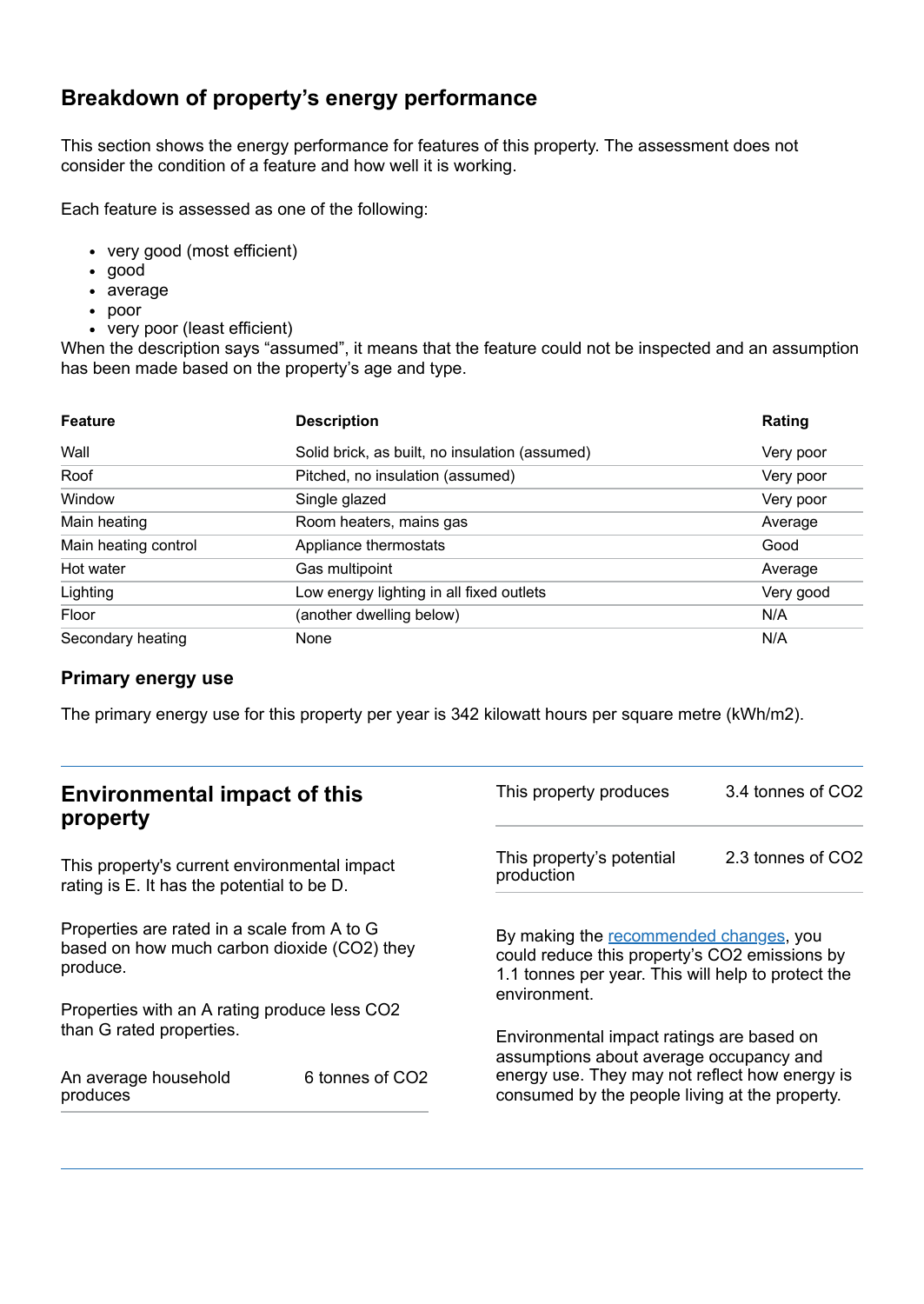# <span id="page-2-0"></span>**How to improve this property's energy performance**

Making any of the recommended changes will improve this property's energy efficiency.

If you make all of the recommended changes, this will improve the property's energy rating and score from D (55) to D (68).

| <b>Recommendation</b>                                                | <b>Typical installation</b><br>cost | <b>Typical yearly</b><br>saving |
|----------------------------------------------------------------------|-------------------------------------|---------------------------------|
| 1. Internal or external wall insulation                              | £4,000 - £14,000                    | £67                             |
| 2. Draught proofing                                                  | £80 - £120                          | £4                              |
| 3. Condensing boiler                                                 | £3,000 - £7,000                     | £80                             |
| 4. Replace single glazed windows with low-E double glazed<br>windows | £3.300 - £6.500                     | £29                             |

#### **Paying for energy improvements**

Find energy grants and ways to save energy in your home. [\(https://www.gov.uk/improve-energy-efficiency\)](https://www.gov.uk/improve-energy-efficiency)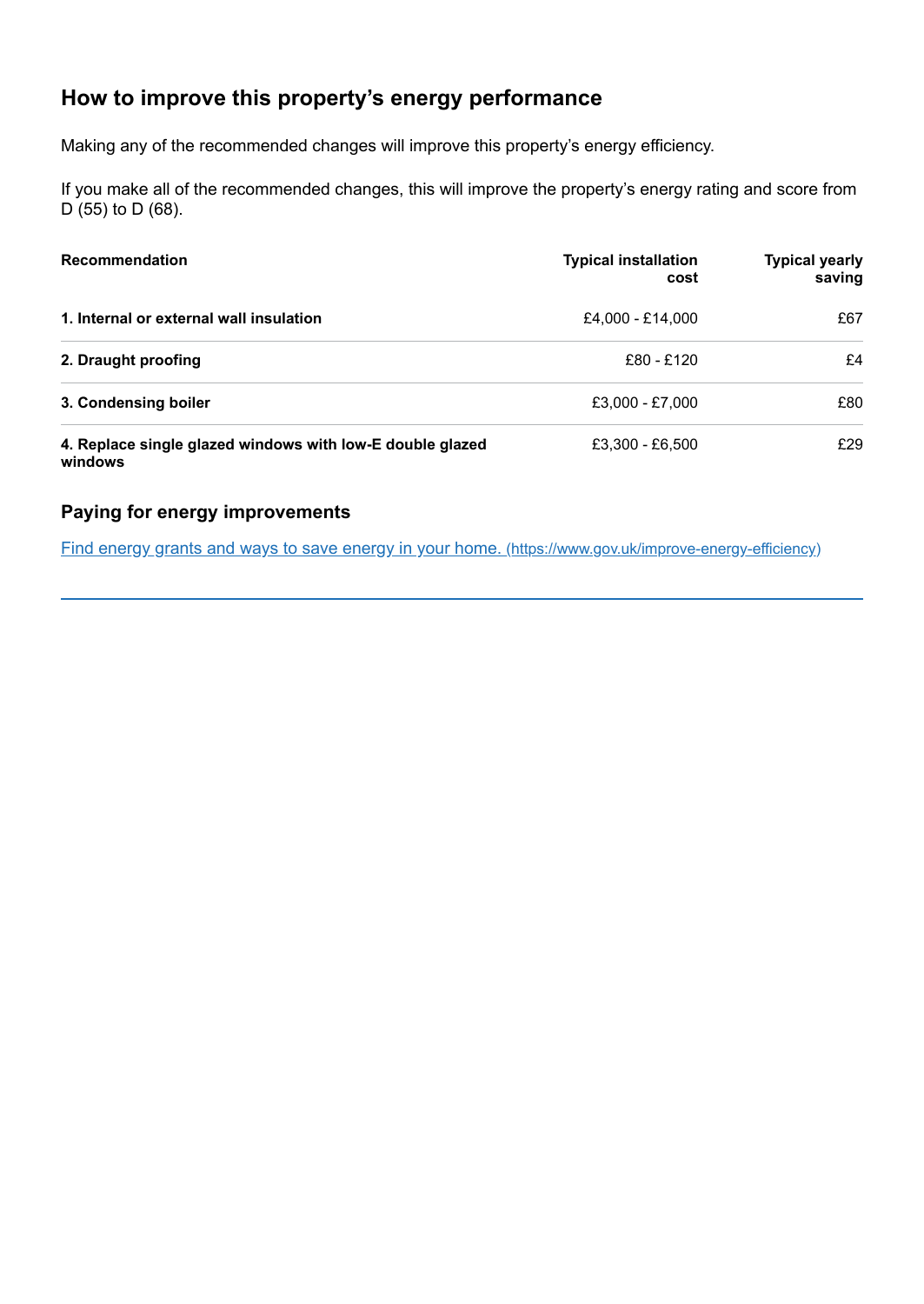## **Estimated energy use and potential savings**

| Estimated yearly energy<br>cost for this property | £702 |
|---------------------------------------------------|------|
| Potential saving                                  | £182 |

The estimated cost shows how much the average household would spend in this property for heating, lighting and hot water. It is not based on how energy is used by the people living at the property.

The estimated saving is based on making all of the [recommendations](#page-2-0) in how to improve this property's energy performance.

For advice on how to reduce your energy bills visit Simple Energy Advice [\(https://www.simpleenergyadvice.org.uk/\)](https://www.simpleenergyadvice.org.uk/).

#### **Heating use in this property**

Heating a property usually makes up the majority of energy costs.

#### **Estimated energy used to heat this property**

| Space heating | 8145 kWh per year |
|---------------|-------------------|
| Water heating | 1296 kWh per year |

## Potential energy savings by installing insulation

| Type of insulation | Amount of energy saved |
|--------------------|------------------------|
| Loft insulation    | 3756 kWh per year      |
|                    |                        |

**Solid wall insulation** 1444 kWh per year

You might be able to receive Renewable Heat Incentive payments [\(https://www.gov.uk/domestic](https://www.gov.uk/domestic-renewable-heat-incentive)renewable-heat-incentive). This will help to reduce carbon emissions by replacing your existing heating system with one that generates renewable heat. The estimated energy required for space and water heating will form the basis of the payments.